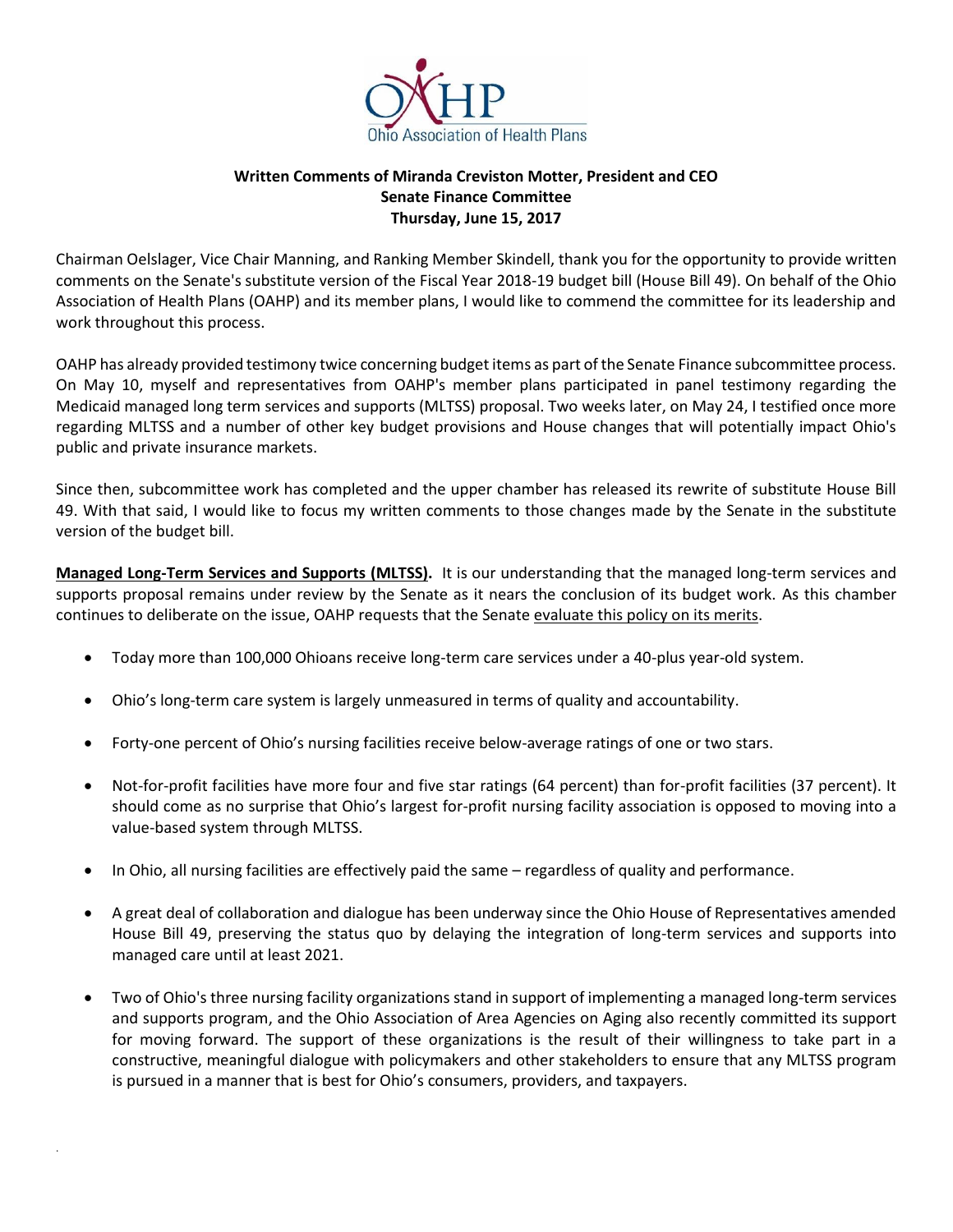OAHP opposes the House amendment that denies more than 100,000 Ohioans coordinated, accountable, quality longterm services until at least 2021. We urge the Senate to delete this language in order to build a meaningful, quality-based system for long term care service providers.

**Medicaid Eligibility and Controlling Board.** OAHP opposes changes made by the House that significantly alter the state's current Medicaid program in terms of both eligibility and operability. It is our understanding that this issue also remains under review by the Senate, as it nears the conclusion of its budget work.

- The House changed current eligibility requirements for the Group VIII population. We believe this change will affect the continuity of care, as well as the overall access to health care coverage and services. OAHP is opposed to any House change that would limit access and threaten the continuity of care for those Ohioans who are insured through this eligibility category.
- In terms of operability, the House's rewrite would require the Ohio Department of Medicaid to seek Controlling Board approval of all Medicaid expenditures every six months. This is both unworkable and unwieldy given the multitude of programs contained in Medicaid. With this language, nursing homes, addiction programs, developmental disability programs and mental health services are in jeopardy of losing funding twice a year.

While we understand the House's desire to closely monitor Medicaid spending, we believe these changes - separately and together - could create chaos and confusion within the Medicaid program. At a time when our state continues to move toward value-based approaches and high-quality care at a more reasonable cost, we believe these changes put that work in jeopardy.

**Behavioral Health Redesign.** Over the last two years, a collaborative and comprehensive effort has been underway to improve the capacity of Ohio's behavioral health system and integrate behavioral health into Medicaid managed care. This work will not only provide access to a more robust array of behavioral health services, but will allow individuals receiving Medicaid benefits to have all of their physical and behavioral health needs provided in a coordinated model. Health plans have worked closely with stakeholders, providers, and policymakers to position the state for a smooth and efficient roll-out of this initiative.

As the General Assembly continues to review this issue, OAHP respectfully requests that integrated, comprehensive care and services are not delayed for Ohioans with behavioral health needs.

**Comprehensive Primary Care (CPC) Initiative.** OAHP's commercial and Medicaid managed care plans have been vested in working with the state to increase statewide access to patient centered medical homes through the Comprehensive Primary Care initiative. Not only will this initiative increase the quality of care Ohioans receive, but it will assist in reducing the cost of care through improved health outcomes and cost efficiency.

In addition to OAHP, the following organizations have also come out in support of preserving the CPC initiative: the Ohio Hospital Association, the American Academy of Pediatrics, the Ohio Children's Hospital Association, the Ohio State Medical Association, the Ohio Association of Community Health Centers, the Ohio Academy of Family Physicians, and the Ohio Osteopathic Association.

This collaborative effort around the CPC initiative has been underway for nearly four years and has distinguished Ohio in the movement to value-based, patient centered care. OAHP requests that the Senate reinstate the language needed to continue this very important initiative.

**Single Preferred Drug List.** OAHP is opposed to the Administration's proposal to require a single Preferred Drug List (PDL) and prior authorization policies to be used by the Medicaid managed care and fee-for-service programs beginning in SFY 2018. OAHP believes this would be a significant step backward in effectively managing the program's pharmacy benefit

.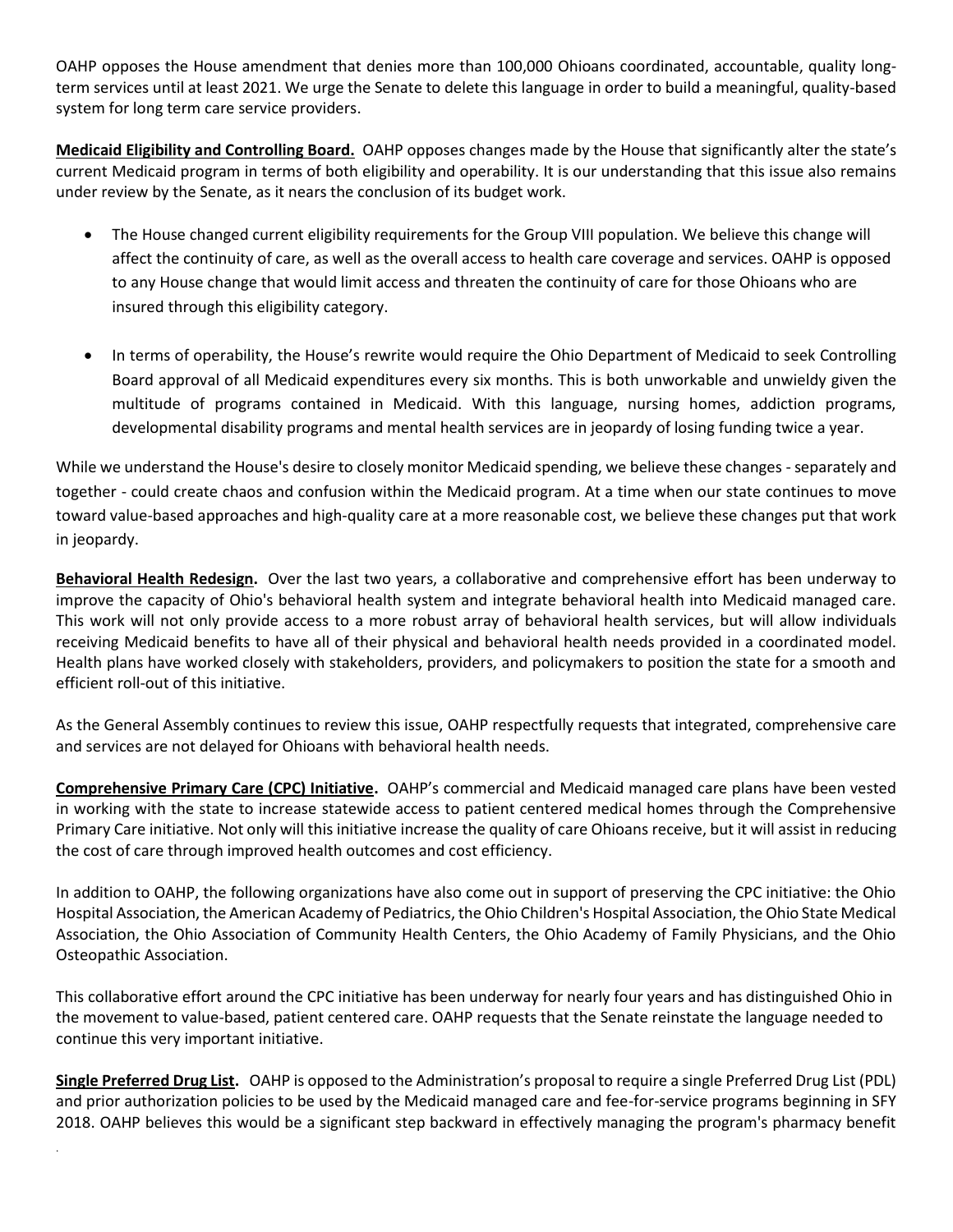and would revert the pharmacy benefit back to a one-size fits all program. Ohio relies on Medicaid managed care plans to contain costs and improve quality of care through evidence-based best practices and innovation. According to an April 2016 study by the Menges Group, the four states utilizing a single PDL collectively had costs per prescription that were higher than those in states where managed care plans maintain latitude to administer their pharmacy benefits. In comparison to all states, Ohio has the 16th lowest net Medicaid costs per prescription.<sup>1</sup>

Currently, the State of Texas is transitioning away from the single PDL used in its Medicaid program in order to more successfully negotiate the most clinically effective and lowest-priced drugs. The Texas Health and Human Services Commission has stated that the move will result in lower net prices for prescription drugs across its Medicaid program and estimates annual savings of \$100 million.<sup>2</sup>

**Leverage with Non-Contracting Hospitals.** OAHP opposes the House's removal of language that would pay hospitals that do not contract with Medicaid managed care plans the fee-for-service rate for services rendered. We ask that the Senate restores the Administration's original proposal, which would provide \$27.1 million in state share savings for FY 2018 and another \$54.3 million in state share in FY 2019. The as introduced proposal addresses one of the primary drivers of health care costs - inpatient and outpatient hospital costs - and will serve to mitigate the higher costs Ohio taxpayers pay today to non-contracting hospitals. Today, because health plans are required to ensure access through network adequacy standards, hospitals have the upper hand when it comes to contract negotiations. This proposal, effectively, levels the playing field in terms of those negotiations.

Though the Senate did not make any changes to this provision in its substitute bill, we would ask that you revisit the non-contracting provision during the omnibus process and consider restoring the as-introduced proposal.

**Telemedicine.** OAHP applauds the Senate for removing House language that - if enacted - would create a new health insurance mandate concerning telemedicine.

While OAHP member plans believe telemedicine is an important tool to ensure access to care and potentially reduce health care system costs, the House's provision mandates: (1) all health insurers to cover telemedicine; (2) telemedicine services to be paid at the same rate as is paid when an individual receives a services in-person; and (3) cost-sharing parity between non-telemedicine services and telemedicine services.

This is a health insurance mandate and will effectively add upwards pressure to health insurance costs of those Ohioans purchasing insurance coverage. In a memo to the Ohio Senate dated June 5, the Ohio State Medical Association (OSMA) openly doubted potential savings through telemedicine and acknowledged the increases in costs that may be associated with expanding its use. OSMA wrote, "It is a misconception that it is less expensive for a physician or practice to conduct a medical consultation or other service via telemedicine rather than as an in-office service."

It is also important to understand that the House language would not only apply to the private market, but also to the state's Medicaid market and the House provided no additional appropriations to the state's Medicaid budget to cover the costs that would be associated with the mandate.

Again, OAHP thanks the Senate for taking the appropriate action in its budget rewrite, as a provision of this nature is inconsistent with the General Assembly's recent decision to refrain from implementing any new health insurance mandates for two years.

**Psychiatric Exemption.** OAHP would also like to thank the Senate for removing a health care mandate that would require Medicaid managed care plans to cover certain psychiatric drugs prescriptions by advance practice registered nurses without a prior authorization.

.

 $\overline{a}$ 

<sup>&</sup>lt;sup>1</sup> [Assessment of Medicaid MCO Preferred Drug Policy Options in Louisiana.](https://www.themengesgroup.com/upload_file/louisiana_pdl_report_april_2016.pdf) The Menges Group. April 2016.

<sup>2</sup> [The Prescription for a Healthier Medicaid Rx Program.](http://tahp.org/wp-content/uploads/2017/01/TAHP_Prescription_Healthier_MedicaidRxProgram.pdf) Texas Association of Health Plans. January 2017.